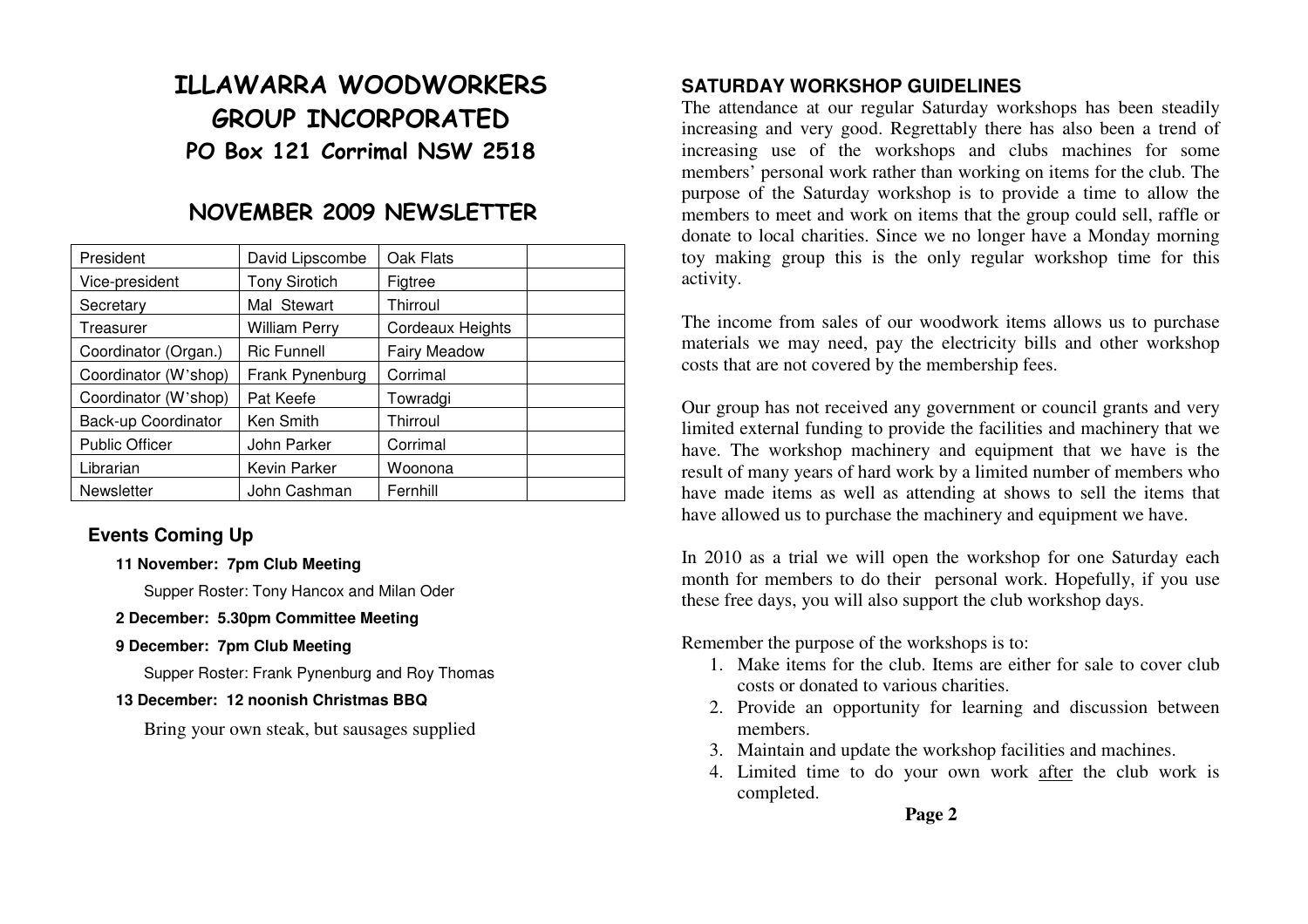#### **Workshop Rules**:

- 1. Use dust extractors on all machines in the workshop(particularly when sanding).
- 2. YOU use it, YOU clean it. Don't leave a mess for someone else to cleanup.
- 3. Throw your scraps and off cuts in the bin. Don't leave them for someone else.
- 4. Return all tools and clamps to their proper place when you are finished.

Illawarra Woodworkers Group Committee .

### **Carving Workshop**

 Terry Elkins' carving workshops continue on each third Wednesday of the month, 7 - 9pm, are proving popular. Some members work at carving a fox from a twisty grain poplar, and others are making Christmas decorations using chip carving on painted MBF board.

### **BELMORE BASIN**

 Club members mounted a very good display of fine woodwork in the Old Courthouse the weekend before last. Sadly, viewers and customers were somewhat few and far between. Should we continue to persevere with this venue? But a B-Double, made by clubmembers was proudly presented to a Ann Tanks, a representative of Camp Quality (the Children's Cancer research organisation)

# **DAPTO SHOW**

 The Club has been asked to demonstrate and have items for sale at the Dapto Show on Friday and Saturday 22 and 23 January 2010 held at Dapto Showground. We have been offered a good location with rent similar to that of the Bulli Show.

Grateful thanks to ILLAWARRA ITeC our great sponsor. ITeC provides Training and Development for Small Businesses and for the Unemployed too



 **Kate and Mark's mother, Cushla, of whom she is very fond.** 

# **KATE MORRIS**

 How to describe Kate Morris? She is a bundle of energy, a bundle of concerns for the environment, animals particularly Grey Headed Flying Foxes and good politics and a bundle of fun too! Kate is one of the four ladies who have joined the club in the last year or so

Kate was born into a big family that was always on the move. Her father was in the Army and they moved frequently to bases up and down the East Coast and in South Australia. The longest stay the family had (10 years) was in Canberra. During this stay Kate attended primary school and then the junior year of High School.

Kate is the eldest of six children, and is very outgoing and to those who meet her, full of confidence. But during her mid-teen years she witnessed a terrible car accident that deprived her of some of the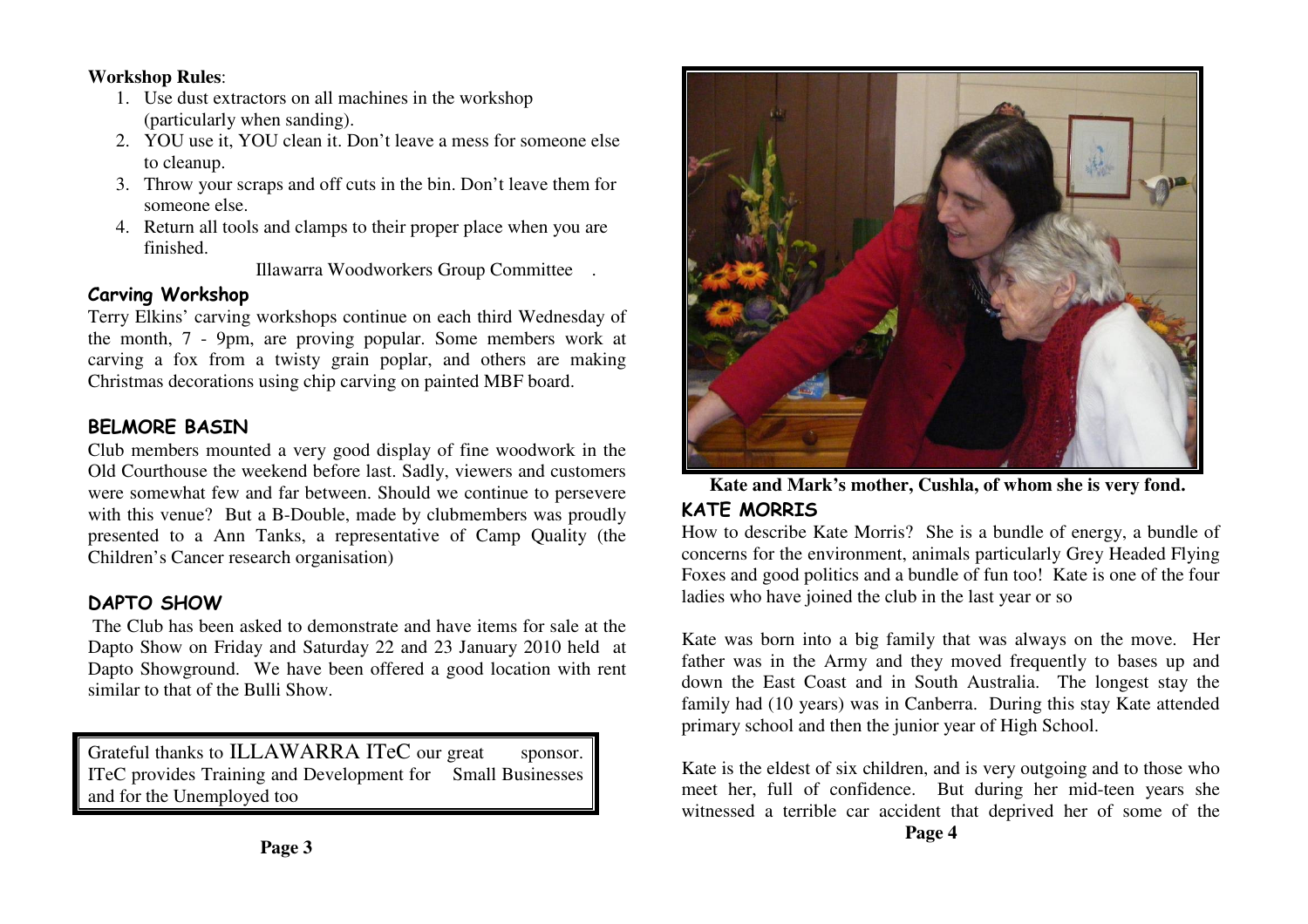members of her own family. That memory is never far beneath the surface. Australian Ross Campbell, who was a fine essayist, said of the best comedians that despite their humour, they understand and often carry a deep sadness underneath.

Kate's first job after finishing High School was as an Apprentice French Polisher. That was quite a job, but unfortunately, at the end of the year the small firm she was working for went broke. Then she went to the University of Wollongong, and did both Creative Arts and Creative Writing Degrees. Her first job after Uni was being a Carer for a troubled teenager. That was quite a year. Since then she has had numerous positions and situations, often in the environmental and in the arts area.

In the early 2000s there were many protests about the Stockland development at Sandon Point. A protest tent at the site was manned for 4 years until it was mysteriously burnt down. To highlight the issue Kate became the Curator of an Art Show at the Mori Gallery in Sydney. Many well known artists contributed their work. Kate says, 'The Art Show went well, but it was an enormous job, and it just about killed me!' Kate has also written and had published many poems and short stories. At present she is working on a script for a film that an acquaintance will soon be making.

She has had other numerous positions. She worked for 'Feathered Friends' for a year, and was a volunteer with WIRES. This group rescue and care for injured wildlife: mostly that is birds, but she has also caught and removed a few snakes. 'I remember one time I was called in to one of the mine offices. A red-bellied black snake had slithered in behind their filing cabinets. It was a big job moving the cabinets, and only after the removing the last one could I get at him. He was a big fellow, 5 or 6' long, and as thick as your arm. The men left me to it, but watched from the door. I got hold of his tail but he was so big and heavy it was difficult to wriggle him into the sack. When the men saw me holding the snake by the tail they

cheered and ran into the room. I had to yell, 'It's not secure yet!' So they turned and quickly raced out of the room again.' *Have you ever been bitten?'* 'Only once, by a python. They are not poisonous, but they know how to bite!'

Kate's boyfriend Mark, has a 15 year old daughter, who is also called Kate. 'She's Kate 1, and I'm Kate 2. We all get on well together. It is And where did you meet your as if she is my own daughter.' *boyfriend?* 'At a protest meeting. It was when the State Government took away our right to elect Wollongong City Council. We were both there. He's very supportive of what I do.'

And woodwork? Kate showed us some pyrography she did at the Ribbonwood Centre, where she met Mary and Anne. 'Then I went to the Women's Evening at Bunnings and the club had a stall there. Dave and Mal were there, joking around like Abbott and Costello. I asked Mal "Do you teach turning?" He said, "Come and see us in a couple of months." This happened a couple of times and at last Mal said, "Come along to the workshop on Saturday." So we did and had some turning lessons.' *And what do you like turning?* It was simple. Quick as a flash Kate answered, 'Wood.' Then Kate added, 'Next year I want to do a Fine Arts Course at TAFE, and if I can turn a bit I'm sure that will come in handy.'

This lady is going places. Good luck to her!

### **BULLI SHOW**

 Thanks to the many who demonstrated and manned the stall. Sales were down somewhat, as was attendance. One day up, the next down. The horses which usually attract quite a following, weren't participating this year.

 Congratulations however to several members, Frank Pynenburg, Tony Hancox, Milan Oder, Bill Hedley, and Terry Elkins, who took out numerous prizes in the woodwork section of the show.